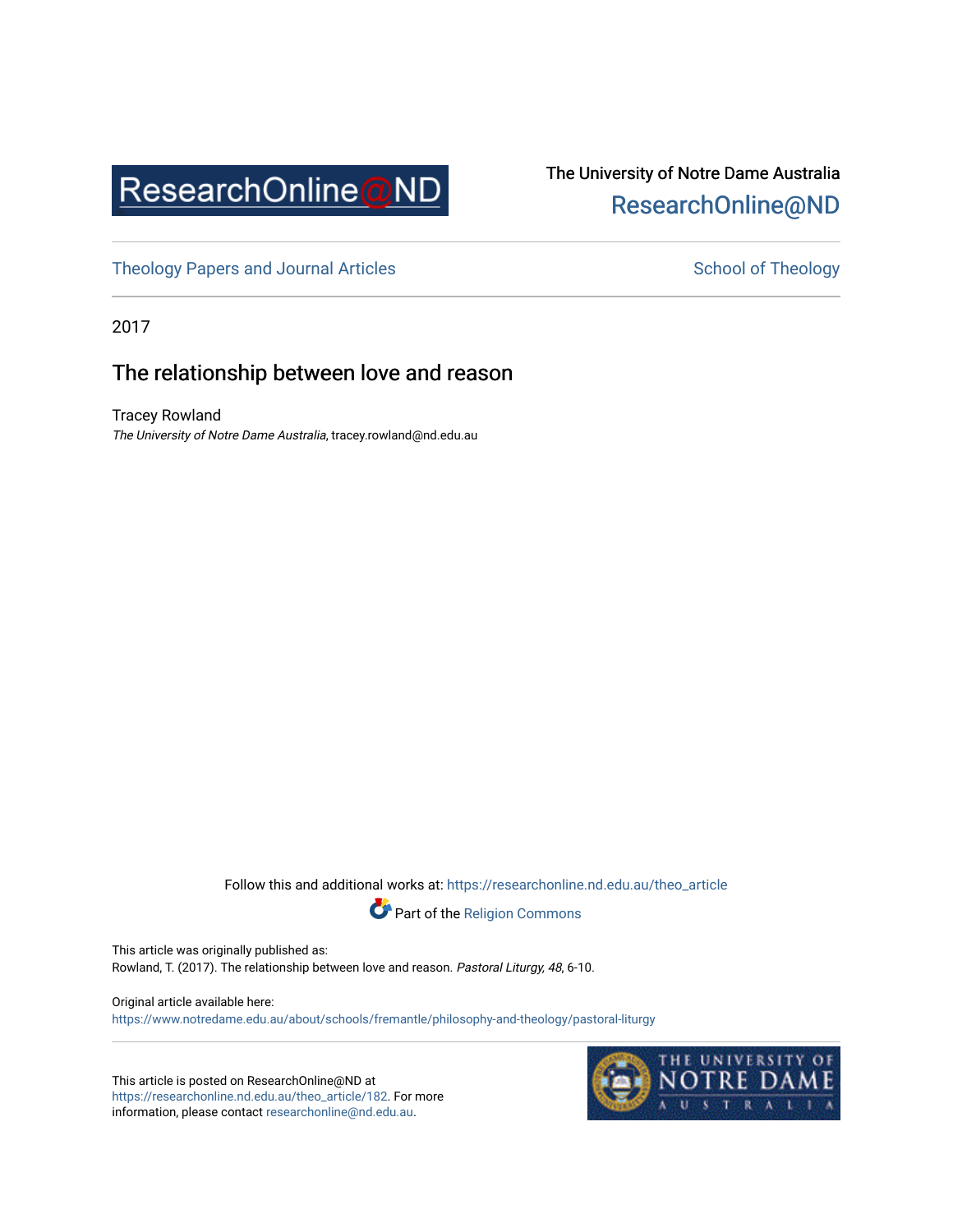This article originally published in *Pastoral Liturgy https:/[/www.notredame.edu.au/about/schools/fremantle/philosophy-and](https://www.notredame.edu.au/about/schools/fremantle/philosophy-and-theology/pastoral-liturgy)[theology/pastoral-liturgy](https://www.notredame.edu.au/about/schools/fremantle/philosophy-and-theology/pastoral-liturgy)*

Rowland, T. (2017). The relationship between love and reason. *Pastoral Liturgy, 48,* 6-10.

Permission granted by *Pastoral Liturgy* for use on ResearchOnline@ND.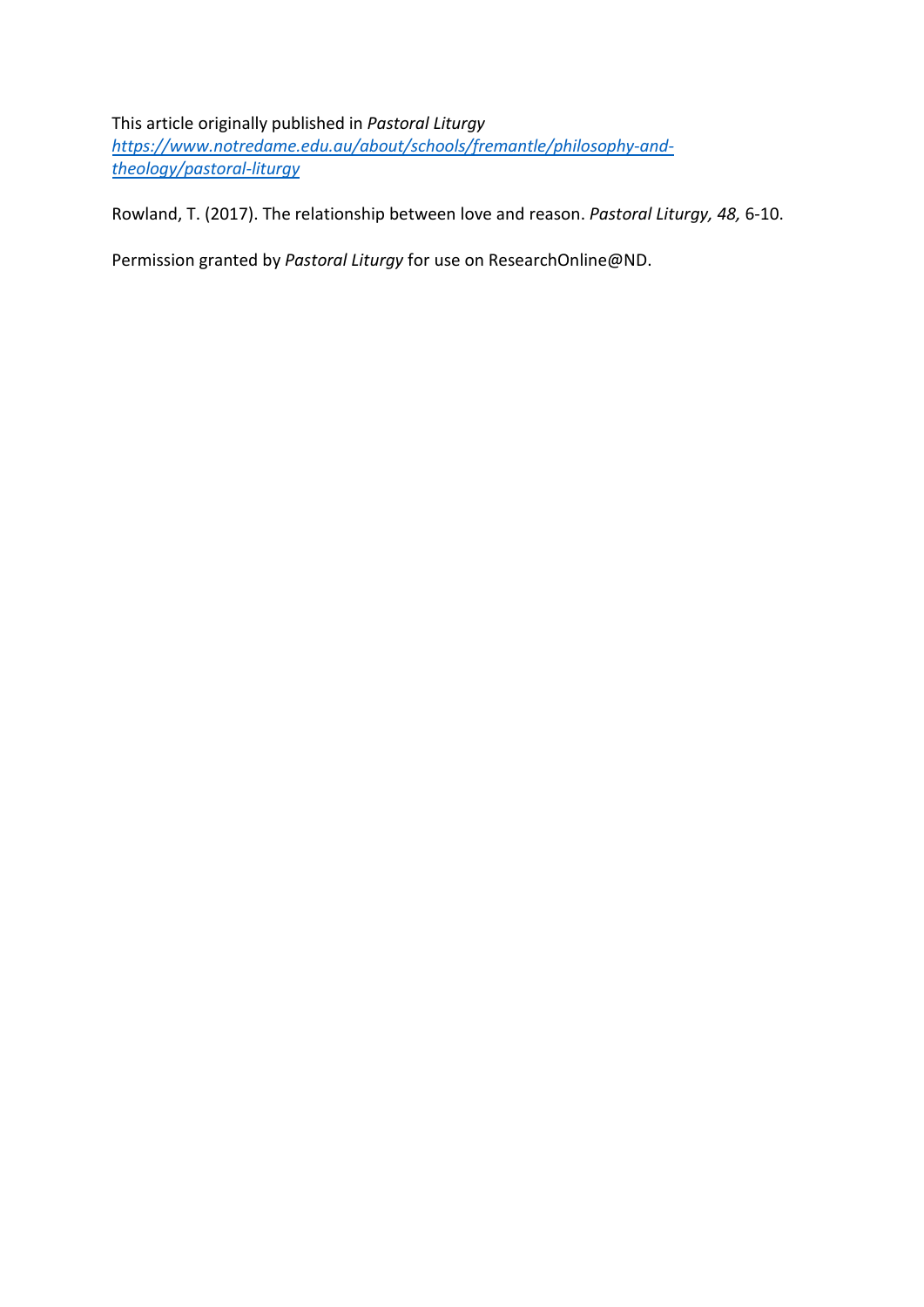## Reflections on the Love and Reason Relationship<sup>[1](#page-2-0)</sup>

All the great Catholic universities of the world were founded on the belief that the human person is a creature made in the image and likeness of God since the book of *Genesis*, the very first book of the Bible, makes this claim. It is a belief that Jews and Christians share. Most theologians agree that being made according to this divine blue-print means that we have all been endowed with rational intellects with a capacity to discern truth, free wills with an appetite for goodness and an affective dimension of our spiritual selves with a capacity to love, most commonly known as the human heart. Our spiritual dimension also includes a memory and an imagination.

When the great medieval Catholic universities were founded these beliefs were taken for granted. The medievals would have found it odd to set up an academic institution in which people study, argue and conduct research if there were no such thing as truth to be pursued. The Dominicans, who along with the Franciscans, helped to staff many of these early universities like the Sorbonne, Oxford, Cambridge, Bologna and Salamanca, even took as their motto the Latin word *Veritas* meaning truth. Their logo was the black and white dog with a firebrand in its mouth. The general idea was that these black and white dogs (a visual pun on the name Dominican which can be translated as canines of the Lord) were to spread the truth of Christianity throughout the villages of Europe beginning in the great centres of learning.

As the centuries rolled by Catholic academics would argue among themselves and then after the  $16<sup>th</sup>$  century they argued with Protestant academics and then after the  $18<sup>th</sup>$  century they argued with so-called rationalists and deists, then finally in the twentieth century there came the debates with Marxists, Nietzscheans and a wide assortment of post-moderns. The difference between the Marxists and the Nietzcheans and all those post-moderns who follow Nietzsche is that the Marxists still believed in truth, while the Nietzscheans regard the mere belief in truth as an oppressive idea.

<u>.</u>

<span id="page-2-0"></span><sup>&</sup>lt;sup>1</sup>This paper was written as a professional development lecture for staff members of the University of Notre Dame in May, 2017. It represents a redaction and synthesis of two earlier publications: "Christianity in the Marketplace of Faith Traditions", chapter 6 of Rowland, T, *Benedict XVI: A Guide for the Perplexed* (London: Bloomsbury, 2010): 114-128 and Rowland, T, "Joseph Ratzinger's Friendship with Augustine, Bonaventure and Aquinas", *Logos et Musica: In Honorem Summi Romani Pontificis Benedicti XVI* E. Szczurko, et.al. (eds), (Frankfurt am Main: Peter Lang, 2013): 163-179.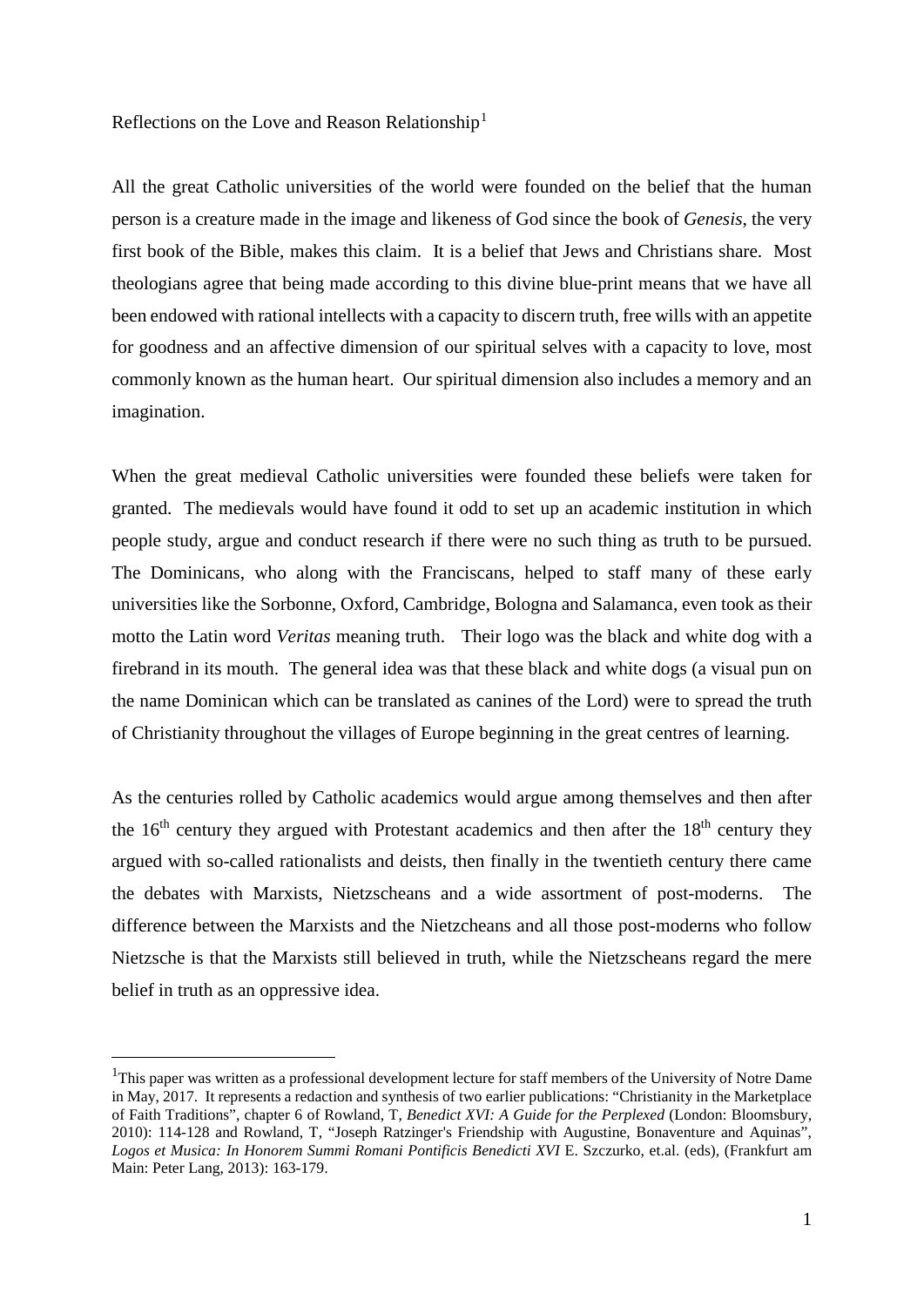At the University of Queensland which was founded in 1909 by an Act of the Queensland parliament, not by the Catholic Church, the building which is the home to the social sciences departments, known as the Michie Building, is made from Halidon sandstone. Chiseled into the sandstone in letters about a metre high are the words "Great is Truth and Mighty above all Things". So a century ago even so-called secular universities saw themselves as being in the business of the pursuit of truth.

My paper today however is not simply about how Catholics are into truth because you all know this. What I want to explore is the broader fact that Catholics believe that human beings have both an intellectual and an affective dimension, a heart as well as a head, or in contemporary parlance "EQ" as well as "IQ" and I want to do this by reference to some of the statements in the theology of Pope Benedict, not because he is a pope Emeritus, but because he is a Catholic scholar who constantly emphasized the importance of the love and reason relationship. Lots of scholars have written about faith and reason but Joseph Ratzinger wrote quite a lot about love and reason.

In November of 1999 to mark the arrival of the millennium the Sorbonne University held a colloquium entitled *Deux mille sans après quoi*? Eighteen speakers were invited, including Cardinal Ratzinger, as he was. His address was framed by the question of how Christianity originally saw itself in the marketplace of religious traditions. He began by observing that in the year 2000 Christianity is in deep crisis, especially in Europe. He further identified the foundation of the crisis as the loss of belief in the idea that reason and religion have anything to do with one another. He also noted the popularity of the Buddhist fable promoted by Leo Tolstoy that compares the different faith traditions to different perceptions of an elephant as given by blind men, some having caught hold of its trunk, others its tail, others its ears and so on. The fable is often quoted by people who believe that there is no possibility of one true religion. There is simply a human quest for contact with something divine, some force that is supra-human. Different religious traditions merely represent different human experiments fostered by this basic psychological need. Human beings have no capacity to understand the supra-human, no faculty for contact with the divine. They are like blind men grasping parts of an elephant or so the fable goes.

In his response to the fable, Ratzinger suggested that the best place to find an answer to the question of how Christianity originally saw itself in the market place of faith traditions, is in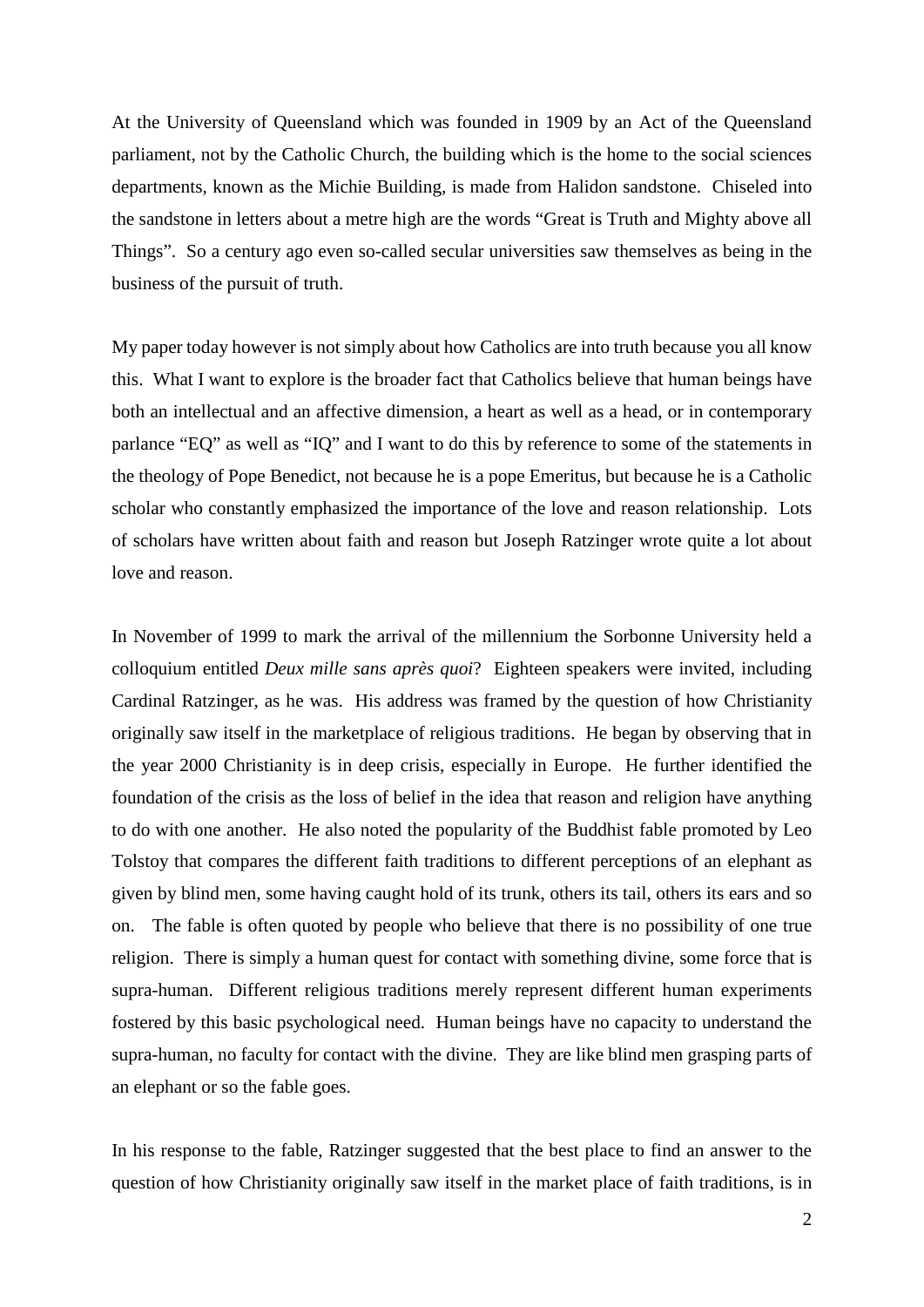St. Augustine's work on the philosophy of religion according to Marcus Terrentius Varro (116- 27BC). Varro identified 3 different approaches to theology: what might be termed mystical theology, political theology and natural theology or physics. Within Varro's framework, the classical poets were the mystical theologians, they composed hymns to the gods. Their natural habitat was the theatre which in classical times was thoroughly religious and cultic in character. According to popular conviction theatre shows were established in Rome on the orders of the gods. The content of mystical theology was thus the myths of the gods. The natural theologians were the philosophers, those who went beyond the mundane and searched to understand reality as such. Their natural habitat was in the academies and the content of their theology focused on the subject of the nature of the gods. The political theologians were those whose natural habitat was found in the organs of government and the content of their theology covered cult worship.

From these sets of distinctions Varro concluded that natural theology deals with the nature of the gods and the remaining theologies deal with the godly institutions of men. Civil theology does not ultimately have any god, only religion; while natural theology has no religion, only some deity. Within this triad the order of worship, the concrete world of religion, does not belong to the order of reality as such, but to the order of *mores*, or customs. The gods did not create the state, rather the state instituted its own gods, and their worship is important to the state in order to maintain the good conduct of its citizens. According to this view, religion is essentially a political phenomenon or what today would be called an ideology. Ratzinger noted that within this triad of theological types, St. Augustine placed Christianity into the realm of physical or natural theology. Christianity therefore has its antecedents in philosophical rationality, not in mythical cults which have their ultimate justification in their political usefulness.

From this foundation Ratzinger concluded that precisely because Christianity understood itself as the triumph of knowledge over myth, it had to consider itself universal – 'it had to be taken forth to all peoples not as a specific religion elbowing its way among others, not through any sort of religious imperialism, but as truth which makes illusion superfluous'. Since it did not concur with the relativity and changeability of the civic gods it frustrated the political usefulness of religion and as a result its adherents were subjected to successive waves of persecutions by Roman emperors.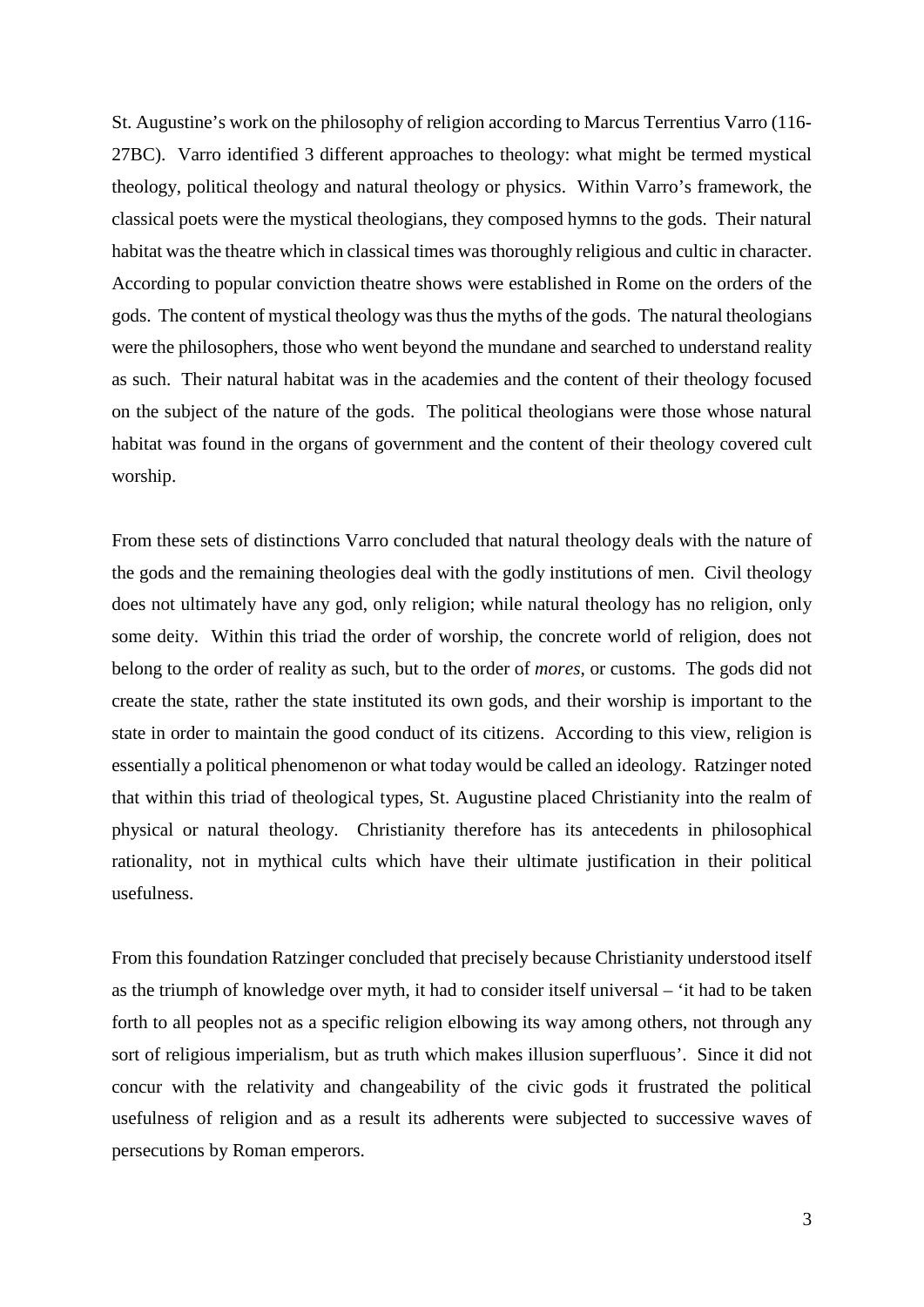Nonetheless, while Ratzinger, following St. Augustine, classified Christianity under the banner of a natural religion, he observed that with Christianity there is a profound modification of the philosophical image of God: the God in whom the Christians believe is truly a natural God, in contrast to the mythic and political gods; but not everything which is nature, is God. God is God by his nature, but nature as such is not God. There is a certain separation between allembracing nature and the Being which affords it its origin and beginning. Further, this God is not a silent God. This God entered human history and revealed to humanity the fact that God is love.

According to Ratzinger's reading of history, Christianity was convincing precisely because it joined faith and reason and because it directed action to *caritas*, to charity – the moral practices which were a part of the Christian package placed an accent on the loving care of the suffering, the poor and the weak:

In the conception of Early Christianity the notions of human nature, God, the ethos [of institutions] and religion were inextricably linked to one another and precisely this bond helped Christianity to navigate clearly amidst the crisis of the gods and the crisis of ancient rationality.[2](#page-5-0)

In other words, the triumph of Christianity over the pagan religions was not merely founded on a linking of faith and reason but on the triadic relationship of faith, reason and love.

In a more recent work *Truth and Tolerance: Christian Belief and World Religions*, Ratzinger observed that there are essentially three ways of moving beyond the realm of primitive human religious experience and myth. He identified these as mysticism, monotheistic revolution and enlightenment. He further argued that the real questions concerning relations between religions arise between mysticism and monotheistic revolution and that no choice can be made in favour of one or the other on rational grounds since to do so would be to presuppose the absolute validity of the rational way. Accordingly, the choice is, in the final analysis, one of faith, albeit, in the case of a choice for monotheistic revolution, a faith that makes use of rational standards.<sup>[3](#page-5-1)</sup>

<sup>2</sup> Ibid. -

<span id="page-5-1"></span><span id="page-5-0"></span><sup>3</sup> J. RATZINGER, *Truth and Tolerance: Christian Belief and World Religions* (San Francisco: Ignatius, 2004): 32.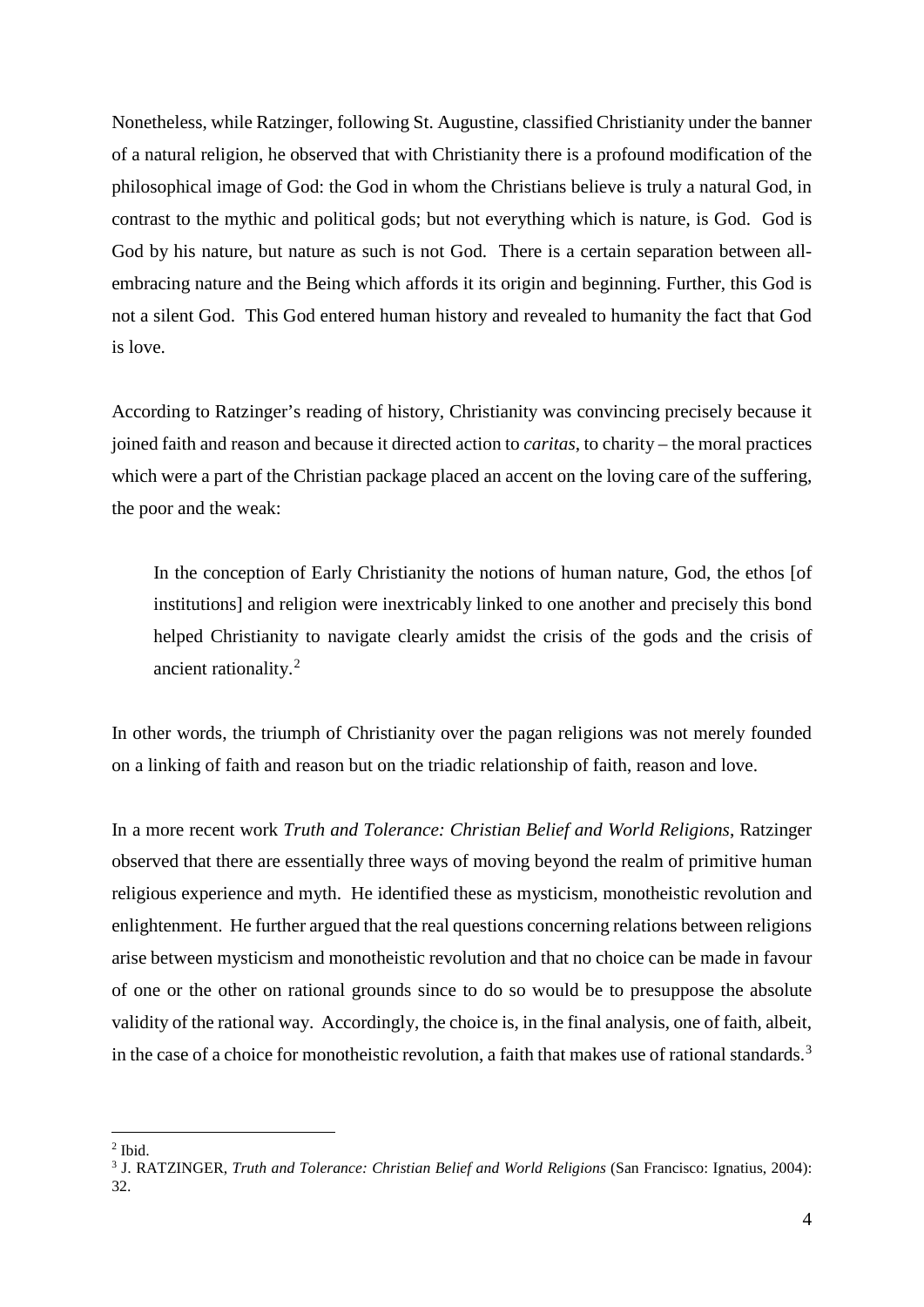Ratzinger identifies the difference between the mystical and monotheistic ways as a different understanding of God. For the mystical traditions, such as Buddhism, God is entirely passive and the decisive element is human experience, whereas for the monotheistic traditions, such as Judaism, Christianity and Islam, God is active and in some sense invites the person into a relationship.<sup>[4](#page-6-0)</sup> What results from this difference is that the beliefs of the monotheistic traditions are historical in character, whereas the mystical traditions are unhistorical in character.<sup>[5](#page-6-1)</sup> Therefore Ratzinger emphasizes that Christianity is essentially faith in an event, in the Incarnation of Christ which we celebrate at Christmas and in the Resurrection of Christ which Christians celebrate at Easter, whereas the mystical traditions believe in the existence of an eternal world that stands in opposition to the world of time.<sup>[6](#page-6-2)</sup>

The fact that the Christian God invites his creatures into a relationship means that they have to have a means of relating to him. The theological answer to this is that they relate through their knowledge and their love, and indeed that they were created in such a way that their intellects were made to receive the truth and their hearts were made to love the truth and to love God and all of his creation. From this principle Ratzinger concludes that 'love *and* reason' are the 'twin pillars of all reality' and accordingly any understanding of the human person needs to pay due regard to the intellectual and affective dimensions of human action.

The medieval scholars understood this when they said that "reason has a wax nose". As any barrister can attest, the human intellect can be used as an instrument to argue all kinds of cases. A person with a sharp intellect and a heart closed in on itself is a social pest. Highly intelligent people who lack empathy are capable of extreme anti-social and even psychopathic behavior. Therefore both the intellect and the heart need a good formation.

The mid-twentieth century Catholic philosopher Dietrich von Hildebrand devoted a number of his publications to this theme of the formation of the heart. He was a leading intellectual opponent of the Nazis and famously caught the last train out of Vienna before the Anschluss. He certainly believed in truth but he also thought that those whose understanding of the faith was defined by theological propositions without any real interior understanding of the propositions and without a Christian formation of the heart were simply not capable of

<sup>4</sup> Ibid, 39 -

<span id="page-6-1"></span><span id="page-6-0"></span><sup>5</sup> Ibid, 39.

<span id="page-6-2"></span><sup>6</sup> Ibid, 40.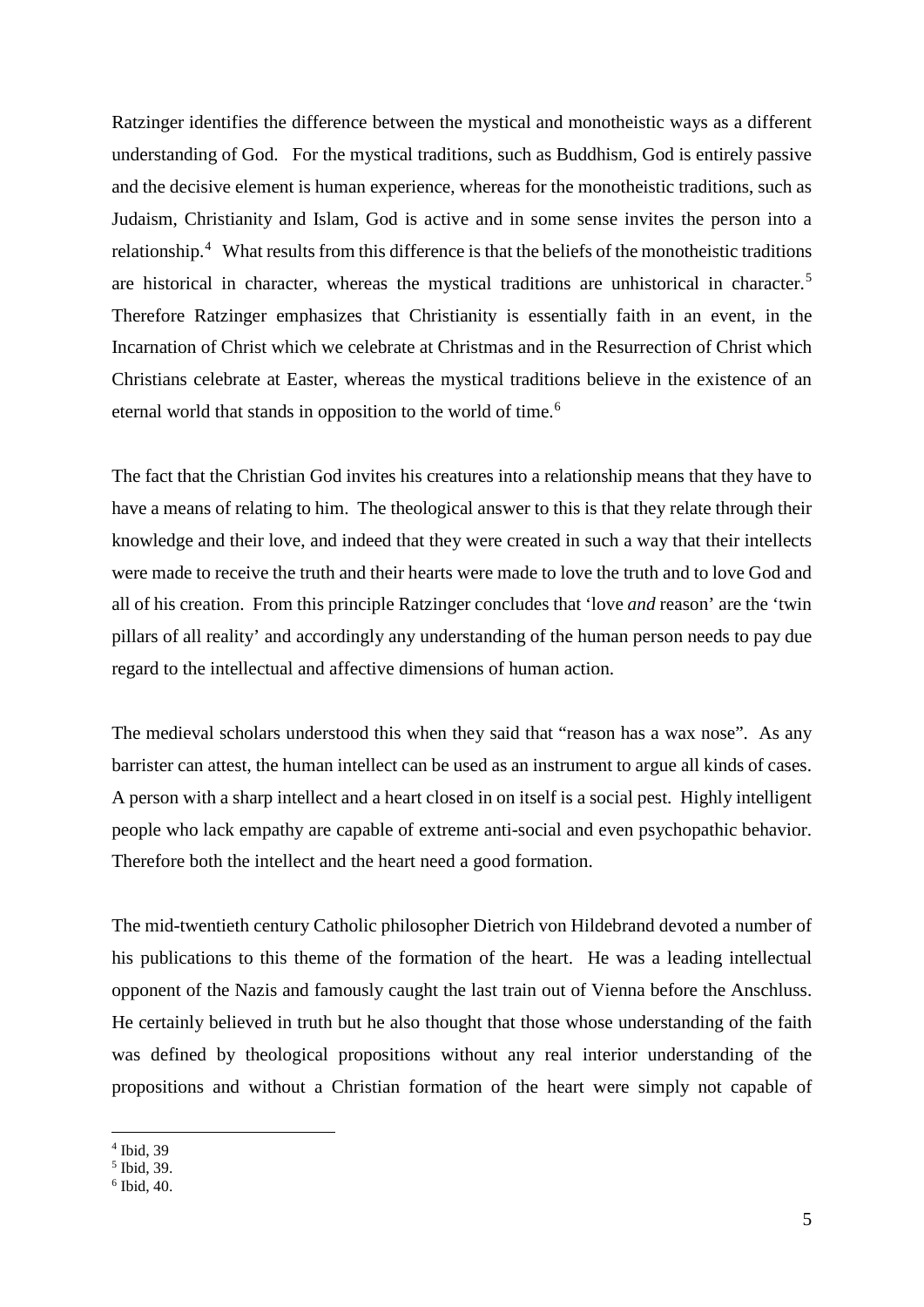withstanding social and intellectual crises such as those which hit mid-twentieth century Europe.

Similarly, the contemporary work of Fr. Robert Sokolowski from the Catholic University of America, has drawn attention to the neglect of the importance of the affective dimension of the human soul in presentations of the natural law such as one finds in the fields of moral theology and jurisprudence. With reference to St. Paul's notion of the natural law being written on the hearts of the gentiles, Sokolowski has argued that the word *kardia* in the passage from St. Paul's *Letter to the Romans* (usually translated in the Vulgate as *cor*), does not connote the separation of heart and head that we take for granted in a world shaped by Descartes.<sup>[7](#page-7-0)</sup> Sokolowski concurs with the German philosopher Robert Spaemann's claim that in the New Testament the heart is taken to be a deeper recipient of truth than even the mind or intellect in Greek philosophy since it deals with the person's willingness to accept the truth.<sup>[8](#page-7-1)</sup>

Accordingly, Ratzinger concluded that:

-

Amidst this contemporary crisis of humanity, the effort to restore the understanding of Christianity as the true religion or religion of truth in the classical sense, must be based equally upon orthopraxis as well as orthodoxy. Today as in the past, its deepest aspect must consist in love and reason converging with one another as the essential foundation pillars of reality: real reason is love and love is real reason. In their unity, they are the real basis and goal of all reality.<sup>[9](#page-7-2)</sup>

This principle was emphasized in Ratzinger-Benedict's first encyclical *Deus Caritas Est*. Many of the themes to be found in this encyclical can be traced back to the 1963 work *Love Alone is Credible* by the Swiss theologian Hans Urs von Balthasar (1905-1988).In its preface Balthasar wrote that never in the history of the Church have Christian thinkers thought it adequate to answer the question of what specifically is Christian about Christianity with reference to a series of mysteries one is required to believe. Instead they have always aimed

<span id="page-7-0"></span><sup>7</sup> R. SOKOLOWSKI, *Christian Faith and Human Understanding* (Washington DC: The Catholic University of America Press, 2006): 230.

<span id="page-7-1"></span><sup>8</sup> R. SOKOLOWSKI, "What Is Natural Law? Human Purposes and Natural Ends", *The Thomist* 68 (2004): 507– 29 at 525.

<span id="page-7-2"></span><sup>9</sup> J. RATZINGER, *Truth and Tolerance: Christian Belief and World Religions* (San Francisco: Ignatius, 2003): 183.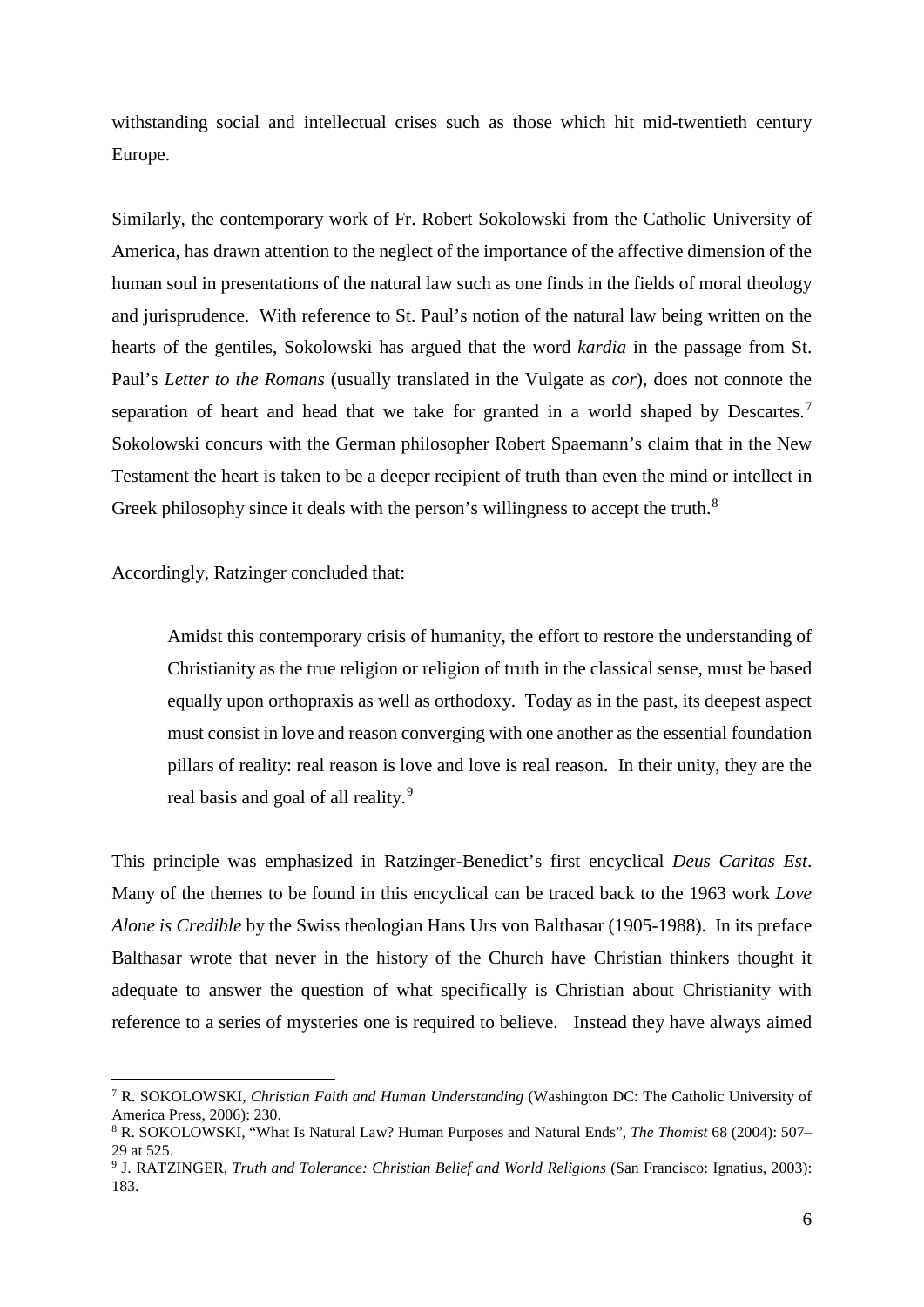at a point of unity that would serve to provide a justification for the demand for faith. He further argued that it was only an account of revelation based on the notion that God is love which can provide such a point of unity.

Ratzinger began *Deus Caritas Est* with the passage from scripture so emphasized by Balthasar (1 Jn 4:16) – 'God is love and he who abides in love abides in God and God abides in Him' and he noted that it is very difficult to find texts of this kind in other religions, that this notion is an element that is peculiar to Christianity.[10](#page-8-0) In the first paragraphs of *Deus Caritas Est* he also reiterated the principle he had learned from one of his lecturers - Romano Guardini - that for Christians, truth is a person. According to Guardini:

This *Logos*, which is perfectly simple and yet immeasurably rich, is no order of forms and laws, no world of prototypes and arrangements, but *Someone*, He is the living son of the eternal Father. We can stand before Him, face to face. We can speak to Him and He answers, indeed, He Himself gives us the power to stand before Him and He can grant our request. We can love Him and He is able to give us a communion which reflects the intimacy in which He lies upon the bosom of the Father, and which St. John experienced when His Master permitted him to lay his head upon His heart. This fact established a contrast to everything which natural philosophy and piety can experience or invent. This *Logos*, this one and all, steps into history and becomes man.<sup>[11](#page-8-1)</sup>

Therefore, Christians believe not only because something is logically coherent but because they have seen the beliefs embodied in the practices of the lives of the saints whose love for others is what makes belief plausible and persuasive and even compelling.

Statements on this theme can also be found in the *Catechism of the Catholic Church*, a publication of the Holy See which offers a summary of Catholic teaching. Paragraph 31 of *Catechism* states:

Created in God's image and called to know and love him, the person who seeks God discovers certain ways of coming to know him. These are also called proofs for the existence of God, not in the sense of proofs in the natural sciences, but rather in the

<sup>10</sup> J. RATZINGER, *Jesus, the Apostles and the Early Church* (San Francisco: Ignatius, 2007): 72. <u>.</u>

<span id="page-8-1"></span><span id="page-8-0"></span><sup>11</sup> R. GUARDINI, *The Word of God: On Faith, Hope and Charity* (Chicago: Henry Regnery, 1963): 28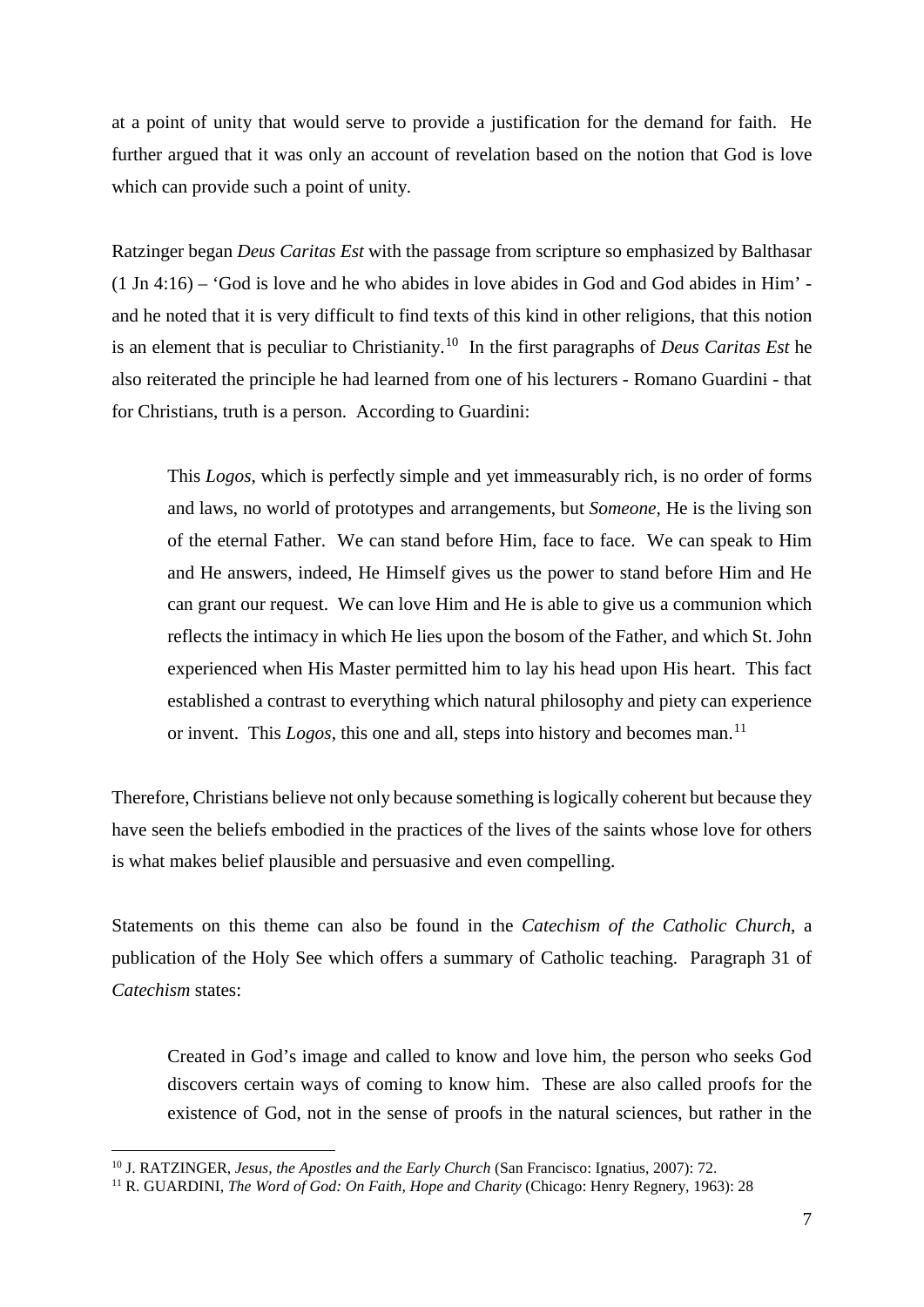sense of converging and convincing arguments, which allow us to attain certainty about the truth.

Moreover in paragraph 30 of Pope Benedict's encyclical *Caritas in Veritate* we find the claim that 'knowledge is never purely the work of the intellect'. While 'it can certainly be reduced to calculation and experiment', if it 'aspires to be wisdom capable of directing man in the light of his first beginnings and his final ends, it must be "seasoned" with the "salt" of charity'. According to Benedict charity is not an added extra, like an appendix to work already concluded in each of the various disciplines: it engages them in dialogue from the very beginning. In effect 'this means that moral evaluation and scientific research must go hand in hand, and that charity must animate them in a harmonious interdisciplinary whole, marked by unity and distinction'.

The importance of the love and reason relationship is also highlighted in the encyclical *Lumen Fidei* which was drafted by Pope Benedict but settled and promulgated by Pope Francis. In paragraph 27 of *Lumen Fidei* we find the following words:

If love needs truth, truth also needs love. Love and truth are inseparable. Without love, truth becomes cold, impersonal and oppressive for people's day-to-day lives. The truth we seek, the truth that gives meaning to our journey through life, enlightens us whenever we are touched by love. One who loves realizes that love is an experience of truth, that it opens our eyes to see reality in a new way, in union with the beloved. In this sense, Saint Gregory the Great could write that "*amor ipse notitia est*", love is itself a kind of knowledge possessed of its own logic. It is a relational way of viewing the world, which then becomes a form of shared knowledge, vision through the eyes of another and a shared vision of all that exists. William of Saint-Thierry, in the Middle Ages, follows this tradition when he comments on the verse of the Song of Songs where the lover says to the beloved, "Your eyes are doves" (*Song* 1:15). The two eyes, says William, are faith-filled reason and love, which then become one in rising to the contemplation of God, when our understanding becomes "an understanding of enlightened love".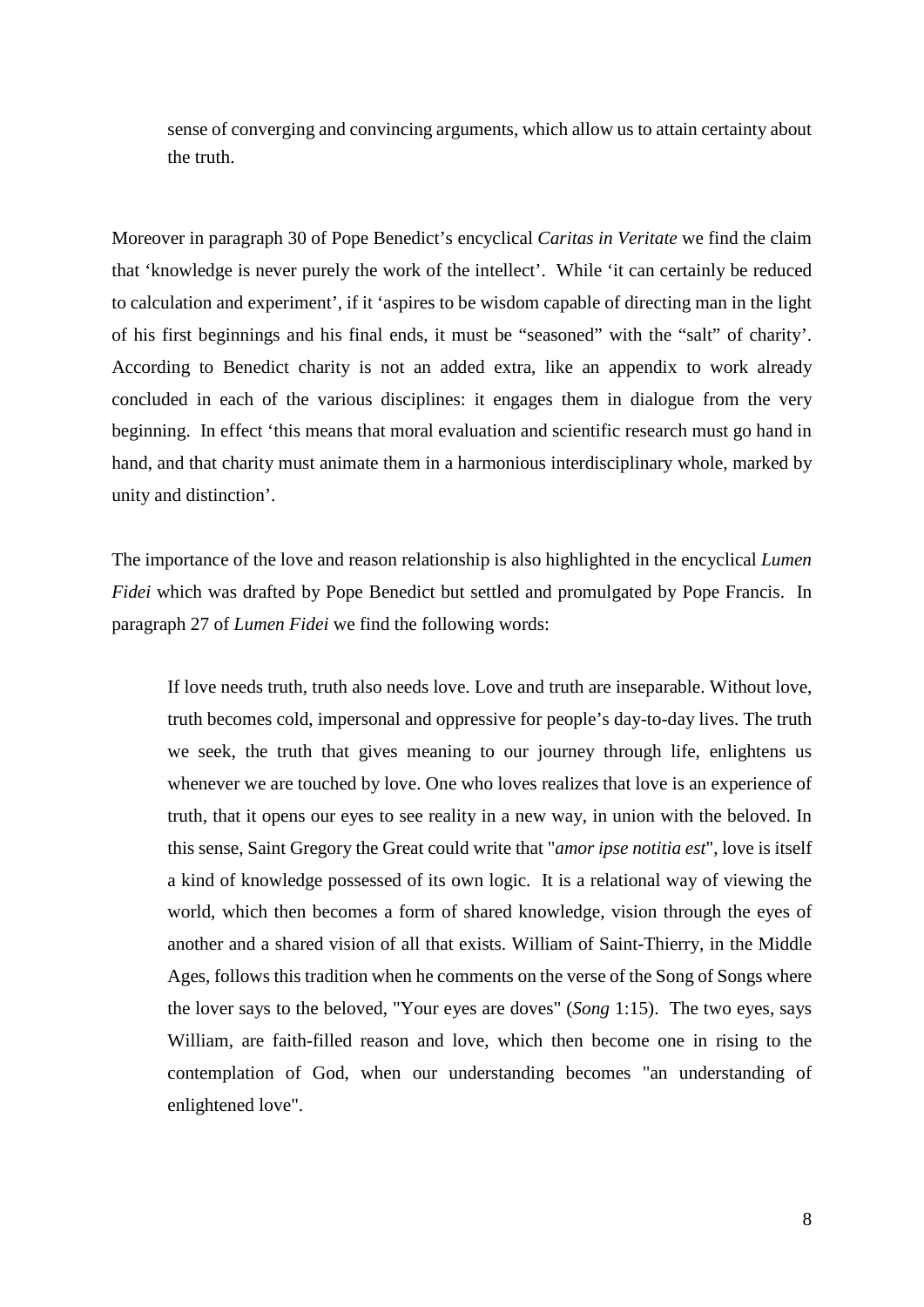The English convert-author G.K. Chesterton indirectly addressed the love-reason relationship in his biographical sketches of St. Francis of Assisi and St. Thomas Aquinas. According to his own self-description St. Francis was a 'troubadour', a lover. St. Thomas was clearly an intellectual. The charism of St. Francis had a liberating effect on the imagination, while the studies of St. Thomas had a liberating effect on the intellect. St. Francis gave Catholic culture the nativity set, St. Thomas gave Catholic culture an intellectual synthesis of Greek and Patristic learning. Both saints wrote hymns of enduring beauty. St. Francis emphasised 'the love of nature; the love of animals, the sense of social compassion', while St. Thomas understood that to be a Christian means believing that 'deity or sanctity lies attached to matter or entered into the world of the senses'.[12](#page-10-0) Chesterton concluded that if 'St. Francis was like that common or garden donkey who carried Christ into Jerusalem, St. Thomas, who was actually compared to an ox, rather resembled that Apocalyptic monster of almost Assyrian mystery, the winged bull'.<sup>13</sup> One was an example of what the human heart is capable of if in love with Christ, the other was an example of the capacity of the human intellect illumined by Revelation.

In his St. Patrick's Day General Audience of 2010 Ratzinger-Benedict addressed this theme of the difference between the Thomist and Franciscan traditions head-on. He began by noting that St Thomas and St Bonaventure define the human being's final goal, his complete happiness, in different ways. For St Thomas the supreme end to which our desire is directed is to see God while for St Bonaventure the ultimate destiny of the human being is to love God.He concluded:

Along these lines we could also say that the loftiest category for St Thomas is the true, whereas for St Bonaventure it is the good. It would be mistaken to see a contradiction in these two answers. For both of them the true is also the good, and the good is also the true; to see God is to love and to love is to see God. Hence it was a question of their different interpretation of a fundamentally shared vision. Both emphases have given shape to different traditions and different spiritualities and have thus shown the fruitfulness of the faith: one, in the diversity of its expressions. $^{14}$  $^{14}$  $^{14}$ 

<u>.</u>

<span id="page-10-0"></span><sup>12</sup> G.K. CHESTERTON, *St. Francis of Assisi* (New York: Image Doubleday, 1957): 9 and G. K. CHESTERTON, *St. Thomas Aquinas* (Image Doubleday: New York, 1956): 41.

<span id="page-10-1"></span><sup>13</sup> G.K. CHESTERTON, *St. Thomas Aquinas*, 31.

<span id="page-10-2"></span><sup>&</sup>lt;sup>14</sup> BENEDICT XVI, General Audience Address, March 17, 2010.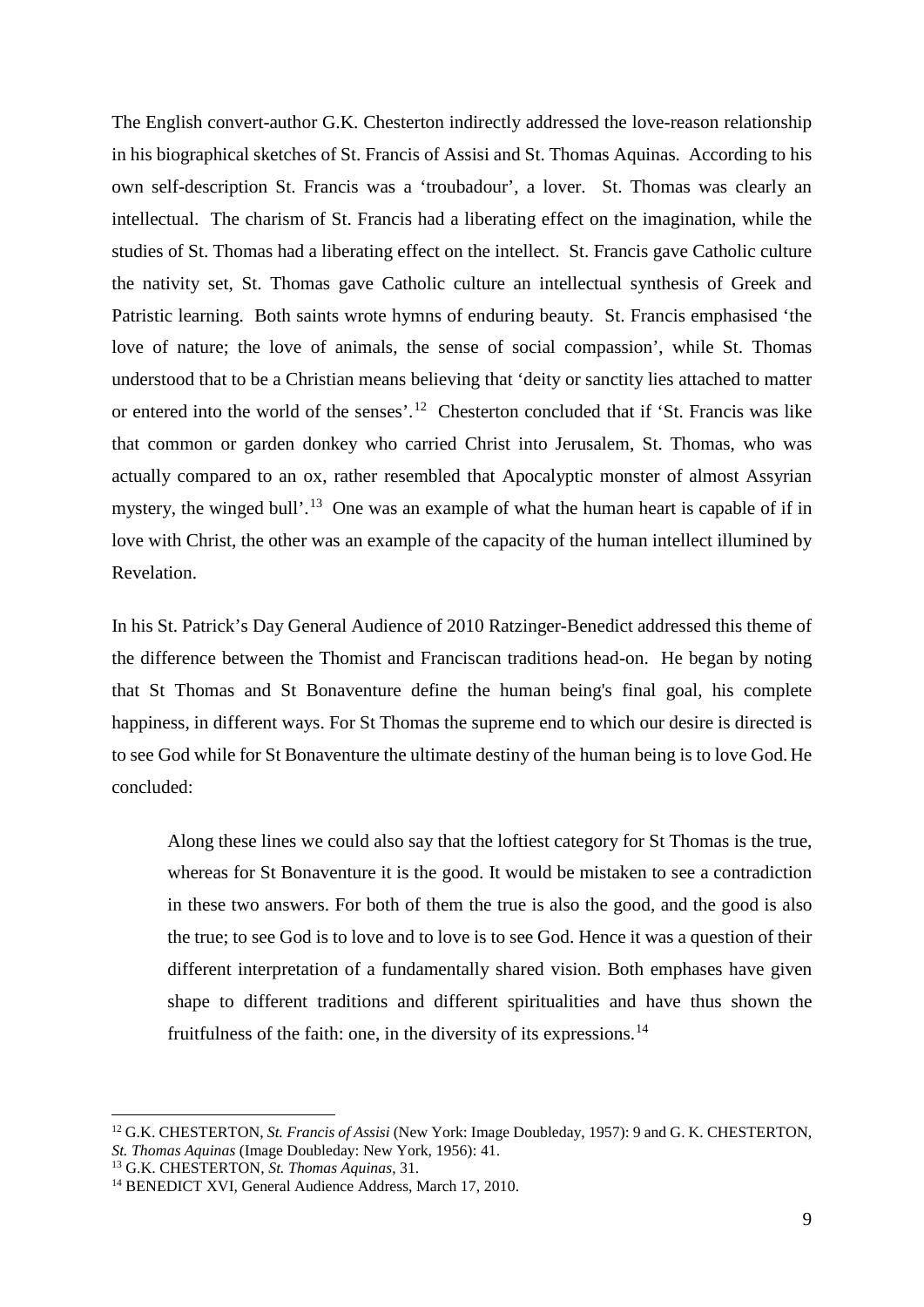According to this reading the two Church Doctors and their intellectual traditions are not locked into a zero sum relationship. It is possible to reconcile the Thomist and Franciscan traditions if one operates on the principle that 'love and reason are the twin pillars of all reality'. Thomist *veritas* needs Franciscan *caritas et amor* and vice-versa. Problems arise both at the personal and ecclesial levels if one or other 'pillar' is obscured. A major challenge of contemporary theological anthropology is thus to present an account of the human person which pays due regard to both the cognitive and affective dimensions.

The contemporary relevance of sustaining the cognitive and affective dimensions of the human person in a mutually auxiliary relationship can also be gleaned from the following exchange between two very prominent continental philosophers, Gianni Vattimo and René Girard. Vattimo remarked that he views the 'trajectory of contemporary philosophy – from Wittgenstein's language games to the idea of Being as an event in Heidegger to Richard Rorty's particular version of pragmatism – as a passage from *veritas* to *caritas*'. He added that 'truth matters nothing to me except in relation to some particular goal'.<sup>15</sup> To this statement Girard responded:

Personally, I agree with Vattimo when he says that Christianity is a revelation of love, but I don't exclude that it is also a revelation of truth, because in Christianity truth and love coincide and are one and the same. I think we ought to take very seriously this concept: the concept of love, which in Christianity is the rehabilitation of the unjustly accused victim, which is truth itself, which is the anthropological truth and the Christian truth.[16](#page-11-1)

If Vattimo's hostility to truth represents the current state of much contemporary post-Christian scholarship, then the principle that 'love and reason are the twin pillars of all reality' becomes the standard under which Catholic scholars need to rally. Reason and dogma without love end in a sterile and pastorally insensitive moralism, while love without reason can be equally pastorally destructive since there are no criteria for judging the merits of alternative acts and styles of life.

-

<span id="page-11-1"></span><span id="page-11-0"></span><sup>15</sup> G. VATTIMO and R. GIRARD, *Christianity, Truth and Weakening Faith: A Dialogue* Pierpaolo Antonello (ed), (New York: Columbia University Press, 2010): 39. <sup>16</sup> Ibid, 47.